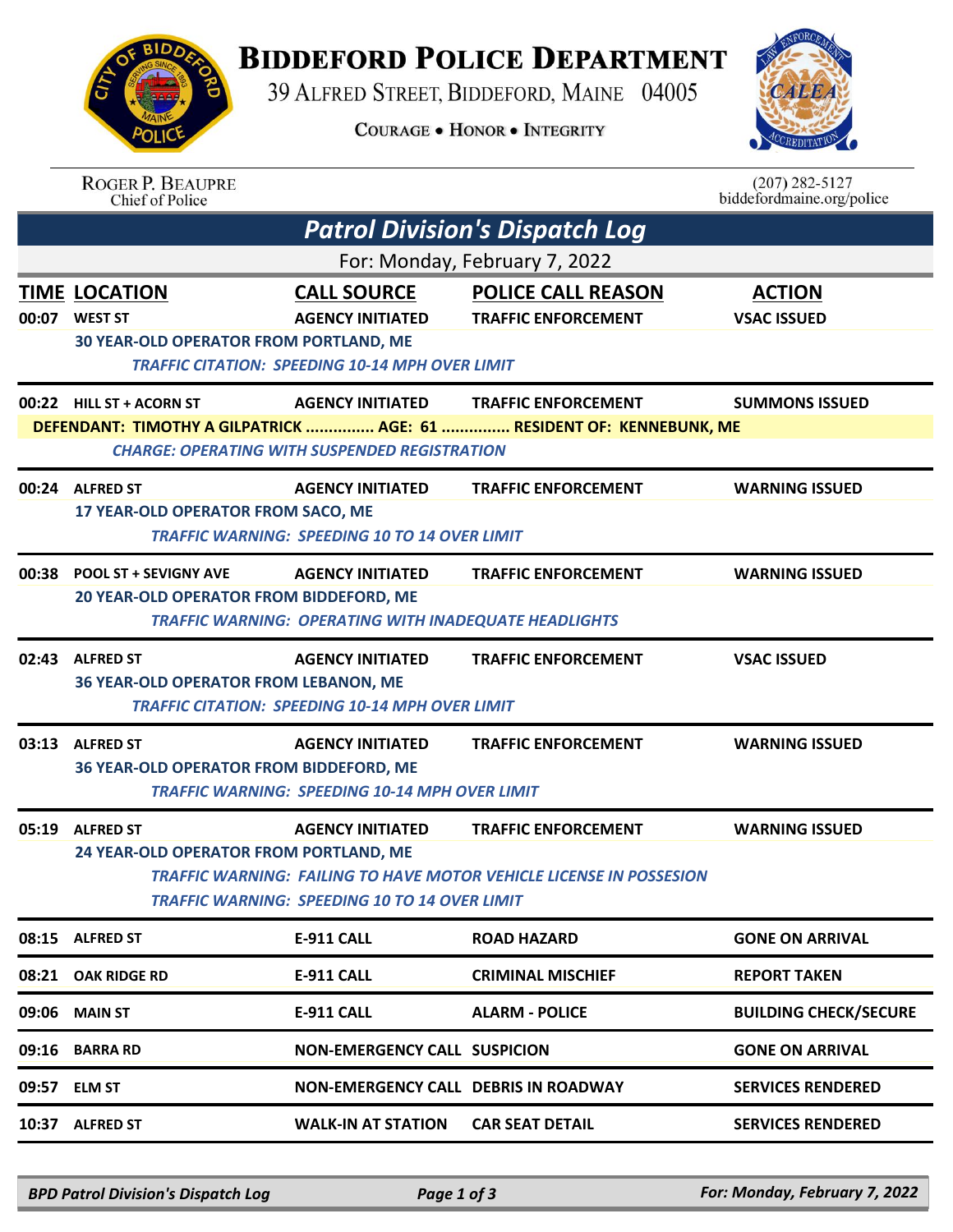|       | <b>TIME LOCATION</b><br>11:29 FALL ST                                                                                                                                                                                                                                                                          | <b>CALL SOURCE</b><br><b>WALK-IN AT STATION</b>                                                                                                            | <b>POLICE CALL REASON</b><br><b>PAPERWORK</b>                      | <b>ACTION</b><br><b>SERVICES RENDERED</b> |  |  |
|-------|----------------------------------------------------------------------------------------------------------------------------------------------------------------------------------------------------------------------------------------------------------------------------------------------------------------|------------------------------------------------------------------------------------------------------------------------------------------------------------|--------------------------------------------------------------------|-------------------------------------------|--|--|
|       | 11:30 POOL ST                                                                                                                                                                                                                                                                                                  | <b>E-911 CALL</b>                                                                                                                                          | <b>ASSIST: MEDICAL</b>                                             | <b>NO TRANSPORT</b>                       |  |  |
| 12:17 | <b>ELM ST + LANDRY ST</b><br><b>60 YEAR-OLD OPERATOR FROM BIDDEFORD, ME</b>                                                                                                                                                                                                                                    | <b>AGENCY INITIATED</b><br><b>TRAFFIC CITATION: FAILURE TO REGISTER VEHICLE</b>                                                                            | <b>TRAFFIC ENFORCEMENT</b>                                         | <b>VSAC ISSUED</b>                        |  |  |
| 12:40 | <b>FORTUNES ROCKS RD</b>                                                                                                                                                                                                                                                                                       | <b>RADIO</b>                                                                                                                                               | <b>BOLO</b>                                                        | <b>REPORT TAKEN</b>                       |  |  |
|       | <b>12:44 VINE ST</b>                                                                                                                                                                                                                                                                                           | <b>E-911 CALL</b>                                                                                                                                          | <b>MENTAL ILLNESS CASES</b>                                        | <b>SERVICES RENDERED</b>                  |  |  |
| 12:47 | <b>TIBBETTS AVE</b>                                                                                                                                                                                                                                                                                            | <b>E-911 CALL</b>                                                                                                                                          | <b>DISABLED VEHICLE</b>                                            | <b>SERVICES RENDERED</b>                  |  |  |
| 13:19 | <b>MAIN ST</b>                                                                                                                                                                                                                                                                                                 |                                                                                                                                                            | NON-EMERGENCY CALL VIOL PROTECTION FROM ABUSE                      | <b>NO VIOLATION</b>                       |  |  |
| 14:50 | <b>SIMARD AVE</b>                                                                                                                                                                                                                                                                                              | <b>NON-EMERGENCY CALL SEX OFFENSES</b>                                                                                                                     |                                                                    | <b>REPORT TAKEN</b>                       |  |  |
|       | 15:25 HILL ST                                                                                                                                                                                                                                                                                                  | <b>RADIO</b>                                                                                                                                               | DEATH ATTENDED & UNATTENDED REPORT TAKEN                           |                                           |  |  |
|       | 15:30 ADAMS ST                                                                                                                                                                                                                                                                                                 | <b>E-911 CALL</b>                                                                                                                                          | ATTEMPTED/THREATENED SUICIDE TRANSPORT TO HOSPITAL                 |                                           |  |  |
|       | 15:31 HILL ST + WEST ST                                                                                                                                                                                                                                                                                        |                                                                                                                                                            | <b>NON-EMERGENCY CALL VEHICLE CRASH - POLICE ONLY</b>              | <b>STATE FORM TAKEN</b>                   |  |  |
|       | 16:01 PIERSONS LN                                                                                                                                                                                                                                                                                              | NON-EMERGENCY CALL HARASSMENT                                                                                                                              |                                                                    | <b>NO VIOLATION</b>                       |  |  |
|       | 16:12 SOKOKIS RD + POOL ST                                                                                                                                                                                                                                                                                     | <b>NON-EMERGENCY CALL ROAD HAZARD</b>                                                                                                                      |                                                                    | <b>SERVICES RENDERED</b>                  |  |  |
|       | 16:28 GEORGE ST                                                                                                                                                                                                                                                                                                | <b>NON-EMERGENCY CALL CIVIL COMPLAINT</b>                                                                                                                  |                                                                    | <b>REFERRED OTHER AGENCY</b>              |  |  |
| 16:29 | <b>MARINER WAY</b>                                                                                                                                                                                                                                                                                             |                                                                                                                                                            | NON-EMERGENCY CALL VEHICLE CRASH - POLICE ONLY                     | <b>STATE FORM TAKEN</b>                   |  |  |
| 17:17 | <b>BARRA RD</b>                                                                                                                                                                                                                                                                                                | <b>NON-EMERGENCY CALL ASSIST CITIZEN</b>                                                                                                                   |                                                                    | <b>SERVICES RENDERED</b>                  |  |  |
|       | 17:22 ALFRED ST + ROBERTS ST<br><b>AGENCY INITIATED</b><br><b>TRAFFIC ENFORCEMENT</b><br><b>WARNING ISSUED</b><br>53 YEAR-OLD OPERATOR FROM NORTH WATERBORO, ME<br><b>TRAFFIC WARNING: OPERATE VEHICLE W/O VALID INSPECTION CERTIFICATE</b><br><b>TRAFFIC WARNING: OPERATING WITHOUT HEADLIGHTS AFTER DARK</b> |                                                                                                                                                            |                                                                    |                                           |  |  |
|       | 17:36 PIKE ST + POOL ST                                                                                                                                                                                                                                                                                        | <b>NON-EMERGENCY CALL ROAD HAZARD</b>                                                                                                                      |                                                                    | <b>SERVICES RENDERED</b>                  |  |  |
|       | 17:51 SULLIVAN ST                                                                                                                                                                                                                                                                                              | NON-EMERGENCY CALL PARKING COMPLAINT                                                                                                                       |                                                                    | <b>SERVICES RENDERED</b>                  |  |  |
|       | <b>18:02 FALL ST</b>                                                                                                                                                                                                                                                                                           | <b>AGENCY INITIATED</b>                                                                                                                                    | <b>PAPERWORK</b>                                                   | <b>PAPERWORK NOT SERVED</b>               |  |  |
|       | 18:13 LITTLE HOUSE OF PRAYER DR                                                                                                                                                                                                                                                                                | <b>AGENCY INITIATED</b>                                                                                                                                    | <b>OUT FOR FOLLOW UP</b>                                           | <b>SERVICES RENDERED</b>                  |  |  |
|       | 18:23 ADAMS ST                                                                                                                                                                                                                                                                                                 | <b>E-911 CALL</b>                                                                                                                                          | <b>OUT FOR FOLLOW UP</b>                                           | <b>SERVICES RENDERED</b>                  |  |  |
|       | 18:44 WESTERN AVE                                                                                                                                                                                                                                                                                              | <b>AGENCY INITIATED</b>                                                                                                                                    | <b>OUT FOR FOLLOW UP</b>                                           | <b>SERVICES RENDERED</b>                  |  |  |
|       | 19:01 ALFRED ST                                                                                                                                                                                                                                                                                                | <b>WALK-IN AT STATION</b>                                                                                                                                  | <b>JUVENILE OFFENSES</b>                                           | <b>SERVICES RENDERED</b>                  |  |  |
|       | 19:09 ALFRED ST                                                                                                                                                                                                                                                                                                | <b>NON-EMERGENCY CALL DISABLED VEHICLE</b><br><b>CHARGE: OPERATING WITH SUSPENDED REGISTRATION</b><br><b>TRAFFIC CITATION: FAILURE TO REGISTER VEHICLE</b> | DEFENDANT: MICHELLE J GATTUSO  AGE: 52  RESIDENT OF: BIDDEFORD, ME | <b>SUMMONS ISSUED</b>                     |  |  |